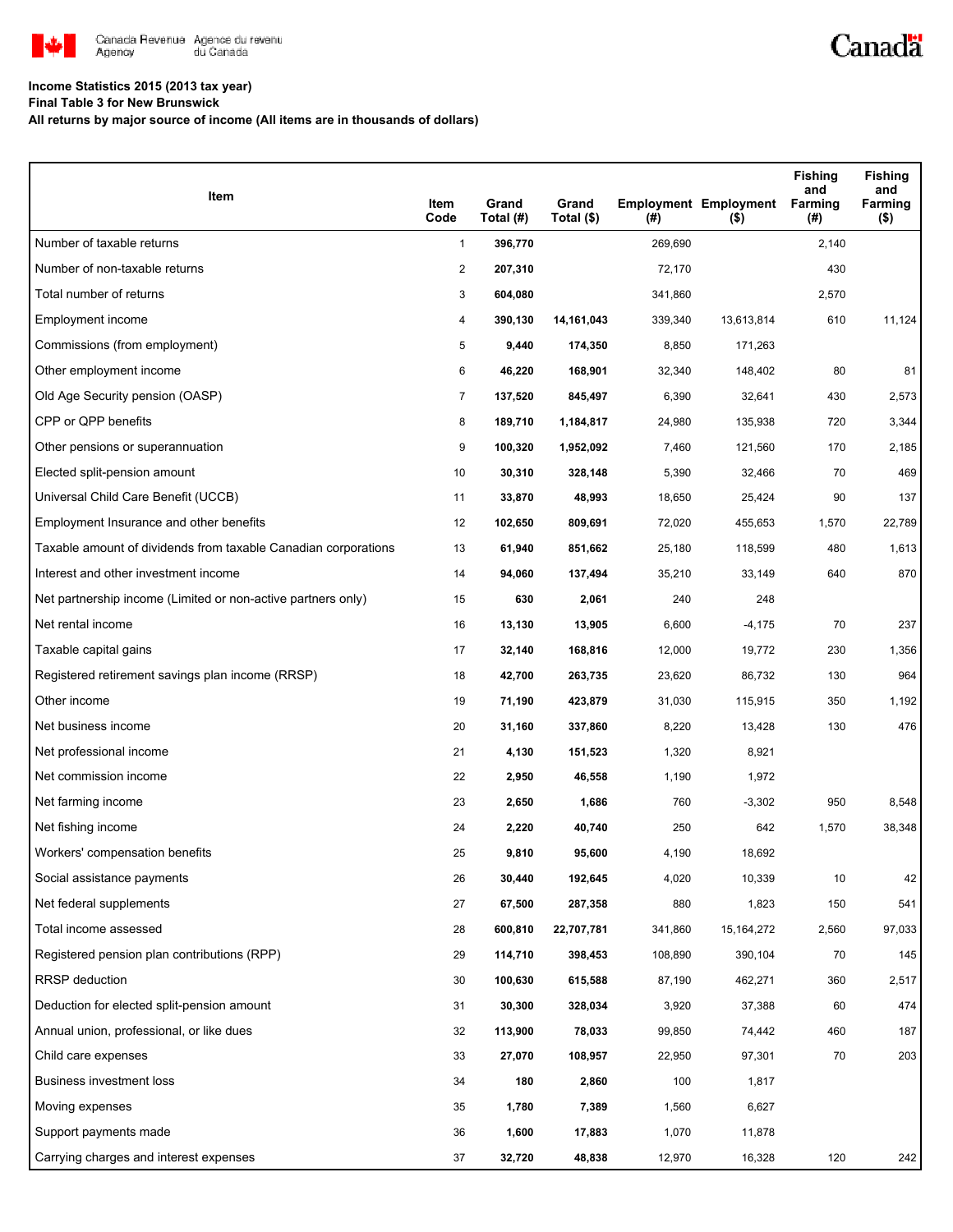

## **Income Statistics 2015 (2013 tax year)**

**Final Table 3 for New Brunswick**

## **All returns by major source of income (All items are in thousands of dollars)**

| Item                                                                                           | Item<br>Code | Grand<br>Total (#) | Grand<br>Total (\$) | $($ #)  | <b>Employment Employment</b><br>$($ \$) | <b>Fishing</b><br>and<br>Farming<br>(#) | <b>Fishing</b><br>and<br>Farming<br>(\$) |
|------------------------------------------------------------------------------------------------|--------------|--------------------|---------------------|---------|-----------------------------------------|-----------------------------------------|------------------------------------------|
| Deductions for CPP/QPP contributions on self-employment and<br>other earnings                  | 38           | 23,500             | 17,017              | 3,960   | 680                                     | 1,650                                   | 1,620                                    |
| Deductions for provincial parental insurance plan (PPIP) premiums<br>on self-employment income | 39           |                    |                     |         |                                         |                                         |                                          |
| Exploration and development expenses                                                           | 40           | 330                | 2,588               | 120     | 1,299                                   |                                         |                                          |
| Other employment expenses                                                                      | 41           | 18,420             | 78,764              | 16,550  | 73,008                                  | 30                                      | 59                                       |
| Clergy residence deduction                                                                     | 42           | 940                | 10,481              | 860     | 9,899                                   |                                         |                                          |
| Other deductions                                                                               | 43           | 20,530             | 33,149              | 12,850  | 10,749                                  | 150                                     | 93                                       |
| Total deductions before adjustments                                                            | 44           | 288,630            | 1,748,290           | 206,980 | 1,193,926                               | 1,960                                   | 5,617                                    |
| Social benefits repayment                                                                      | 45           | 10,980             | 27,001              | 6,750   | 13,779                                  | 310                                     | 892                                      |
| Net income after adjustments                                                                   | 46           | 599,520            | 20,942,817          | 341,630 | 13,957,485                              | 2,480                                   | 91,490                                   |
| Canadian Forces personnel and police deduction                                                 | 47           | 80                 | 2,232               | 70      | 2,165                                   |                                         |                                          |
| Security options deductions                                                                    | 48           | 370                | 6,323               | 360     | 5,991                                   |                                         |                                          |
| Other payments deductions                                                                      | 49           | 105,730            | 575,635             | 9,010   | 30,895                                  | 170                                     | 633                                      |
| Non-capital losses of other years                                                              | 50           | 460                | 3,283               | 170     | 1,062                                   |                                         |                                          |
| Net capital losses of other years                                                              | 51           | 7,440              | 15,553              | 2,600   | 2,913                                   | 40                                      | 76                                       |
| Capital gains deduction                                                                        | 52           | 790                | 56,479              | 220     | 2,661                                   | 50                                      | 2,333                                    |
| Northern residents deductions                                                                  | 53           | 460                | 986                 | 430     | 924                                     |                                         |                                          |
| Additional deductions                                                                          | 54           | 7,330              | 22,162              | 350     | 2,963                                   |                                         |                                          |
| Farming/fishing losses of prior years                                                          | 55           | 120                | 880                 | 30      | 228                                     | 50                                      | 408                                      |
| Total deductions from net income                                                               | 56           | 118,580            | 683,545             | 13,120  | 49,806                                  | 300                                     | 3,464                                    |
| Taxable income assessed                                                                        | 57           | 583,520            | 20,261,169          | 341,600 | 13,907,742                              | 2,470                                   | 88,201                                   |
| Basic personal amount                                                                          | 58           | 604,070            | 6,646,856           | 341,860 | 3,759,617                               | 2,570                                   | 28,310                                   |
| Age amount                                                                                     | 59           | 134,380            | 857,584             | 5,450   | 26,343                                  | 410                                     | 2,474                                    |
| Spouse or common-law partner amount                                                            | 60           | 42,760             | 291,411             | 27,130  | 201,550                                 | 320                                     | 2,038                                    |
| Amount for eligible dependant                                                                  | 61           | 24,150             | 252,348             | 16,390  | 170,689                                 | 50                                      | 528                                      |
| Amount for children 17 and under                                                               | 62           | 77,450             | 291,358             | 61,510  | 229,601                                 | 380                                     | 1,492                                    |
| Amount for infirm dependants age 18 or older                                                   | 63           | 710                | 3,802               | 360     | 1,845                                   |                                         |                                          |
| CPP or QPP contributions through employment                                                    | 64           | 342,300            | 484,390             | 309,320 | 468,187                                 | 540                                     | 441                                      |
| CPP or QPP contributions on self-employment and other earnings                                 | 65           | 23,500             | 17,017              | 3,960   | 680                                     | 1,650                                   | 1,620                                    |
| Employment Insurance premiums                                                                  | 66           | 350,110            | 194,877             | 311,720 | 186,143                                 | 1,750                                   | 1,094                                    |
| PPIP premiums paid                                                                             | 67           |                    |                     |         |                                         |                                         |                                          |
| PPIP premiums payable on employment income                                                     | 68           |                    |                     |         |                                         |                                         |                                          |
| PPIP premiums payable on self-employment income                                                | 69           |                    |                     |         |                                         |                                         |                                          |
| Volunteer firefighters' amount                                                                 | 70           | 2,780              | 8,344               | 2,310   | 6,928                                   | 30                                      | 99                                       |
| Canada employment amount                                                                       | 71           | 387,410            | 420,035             | 328,480 | 364,914                                 | 620                                     | 651                                      |
| Public transit amount                                                                          | 72           | 4,680              | 1,960               | 3,870   | 1,679                                   |                                         |                                          |
| Children's fitness amount                                                                      | 73           | 32,170             | 16,422              | 28,550  | 14,624                                  | 140                                     | 63                                       |
| Children's arts amount                                                                         | 74           | 8,540              | 3,714               | 7,570   | 3,260                                   | 20                                      | $\overline{7}$                           |

Canadä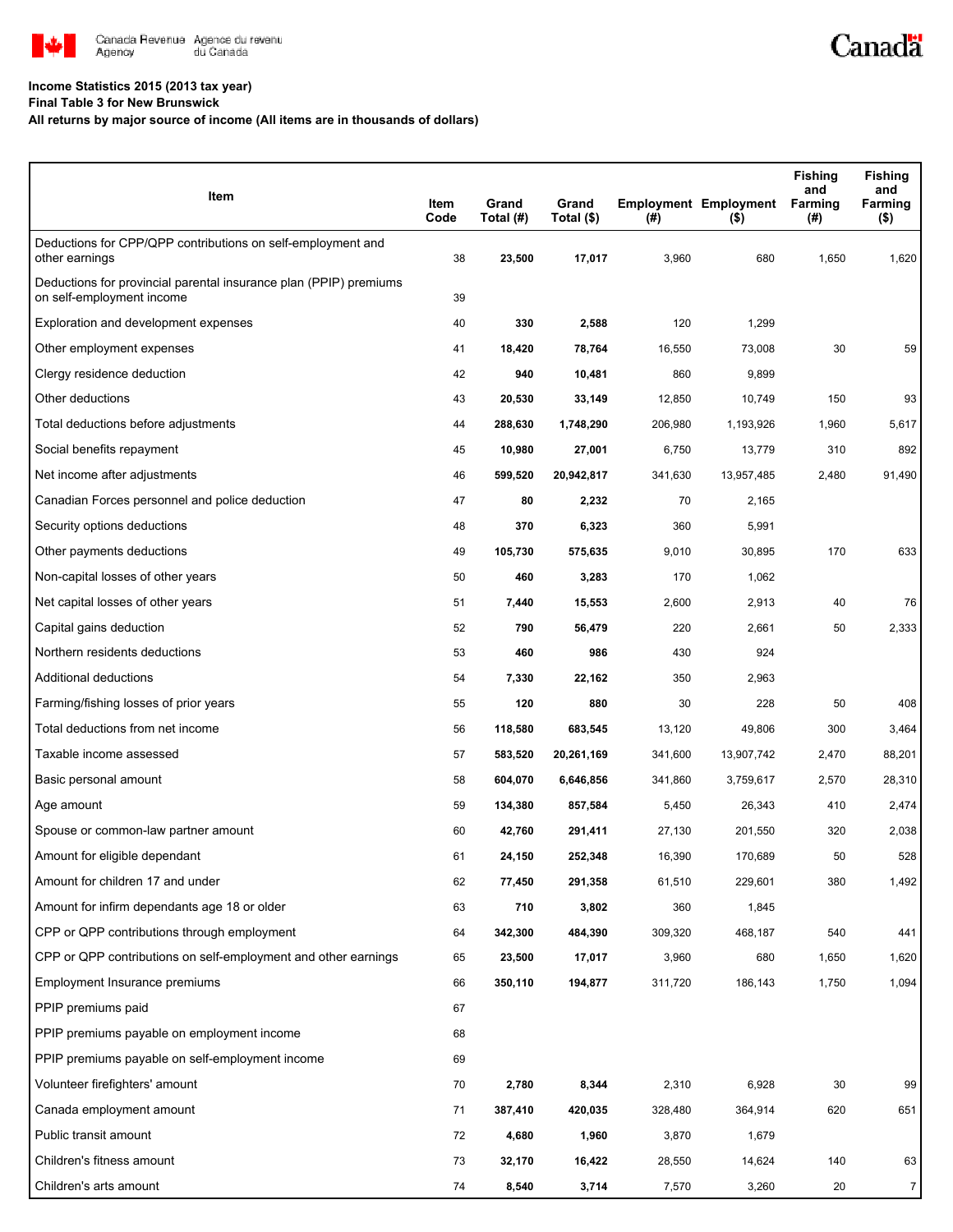

## **Income Statistics 2015 (2013 tax year)**

**Final Table 3 for New Brunswick**

**All returns by major source of income (All items are in thousands of dollars)**

| Item                                                              |              |                    |                     |         |                                         | <b>Fishing</b><br>and | <b>Fishing</b><br>and |
|-------------------------------------------------------------------|--------------|--------------------|---------------------|---------|-----------------------------------------|-----------------------|-----------------------|
|                                                                   | Item<br>Code | Grand<br>Total (#) | Grand<br>Total (\$) | (#)     | <b>Employment Employment</b><br>$($ \$) | Farming<br>(#)        | Farming<br>(\$)       |
| Home buyers' amount                                               | 75           | 3,830              | 17,886              | 3,540   | 16,575                                  |                       |                       |
| Pension income amount                                             | 76           | 119,410            | 228,540             | 12,450  | 23,447                                  | 230                   | 418                   |
| Caregiver amount                                                  | 77           | 5,470              | 27,112              | 3,550   | 17,703                                  | 50                    | 254                   |
| Disability amount                                                 | 78           | 19,900             | 152,790             | 4,040   | 31,091                                  | 30                    | 253                   |
| Disability amount transferred from a dependant                    | 79           | 7,420              | 73,047              | 5,290   | 54,583                                  | 50                    | 410                   |
| Interest paid on student loans                                    | 80           | 24,880             | 16,010              | 22,910  | 14,834                                  | 10                    | 5                     |
| Tuition, education, and textbook amounts                          | 81           | 28,700             | 146,203             | 24,370  | 122,940                                 | 50                    | 97                    |
| Tuition, education, and textbook amounts transferred from a child | 82           | 13,480             | 70,751              | 11,630  | 61,361                                  | 80                    | 435                   |
| Amounts transferred from spouse or common-law partner             | 83           | 30,560             | 165,787             | 8,530   | 43,031                                  | 170                   | 1,048                 |
| Medical expenses                                                  | 84           | 135,180            | 319,913             | 65,500  | 102,637                                 | 760                   | 1,697                 |
| Total tax credits on personal amounts                             | 85           | 604,080            | 1,606,259           | 341,860 | 888,666                                 | 2,570                 | 6,520                 |
| Allowable charitable donations and government gifts               | 86           | 118,250            | 171,662             | 69,250  | 71,986                                  | 670                   | 995                   |
| Eligible cultural and ecological gifts                            | 87           | 110                | 205                 | 40      | 20                                      |                       |                       |
| Total tax credit on donations and gifts                           | 88           | 116,770            | 47,472              | 68,190  | 19,630                                  | 640                   | 276                   |
| Total federal non-refundable tax credits                          | 89           | 604,080            | 1,653,732           | 341,860 | 908,295                                 | 2,570                 | 6,796                 |
| Federal dividend tax credit                                       | 90           | 54,370             | 107,889             | 24,700  | 16,383                                  | 370                   | 191                   |
| Overseas employment tax credit                                    | 91           | 110                | 1,190               |         |                                         |                       |                       |
| Minimum tax carryover                                             | 92           | 600                | 1,867               | 180     | 734                                     |                       |                       |
| Basic federal tax                                                 | 93           | 370,350            | 1,955,348           | 263,140 | 1,532,241                               | 1,850                 | 8,452                 |
| Federal Foreign Tax Credit                                        | 94           | 14,450             | 9,113               | 6,030   | 6,513                                   | 80                    | 3                     |
| Federal Political contribution tax credit                         | 95           | 2,510              | 423                 | 970     | 173                                     |                       |                       |
| <b>Investment Tax Credit</b>                                      | 96           | 1,110              | 1,640               | 180     | 232                                     | 670                   | 893                   |
| Labour-sponsored funds tax credit                                 | 97           | 900                | 170                 | 860     | 156                                     |                       |                       |
| Alternative minimum tax payable                                   | 98           | 440                | 4,060               | 20      | 60                                      |                       |                       |
| Net federal tax                                                   | 99           | 369,610            | 1,945,539           | 262,700 | 1,526,630                               | 1,790                 | 7,547                 |
| CPP contributions on self-employment                              | 100          | 23,500             | 34,034              | 3,960   | 1,361                                   | 1,650                 | 3,241                 |
| Social Benefits repayment                                         | 101          | 10,980             | 27,001              | 6,750   | 13,779                                  | 310                   | 892                   |
| <b>Net Provincial Tax</b>                                         | 102          | 379,710            | 1,339,306           | 262,890 | 1,040,544                               | 1,850                 | 5,724                 |
| Total tax payable                                                 | 103          | 396,770            | 3,345,919           | 269,690 | 2,582,318                               | 2,140                 | 17,405                |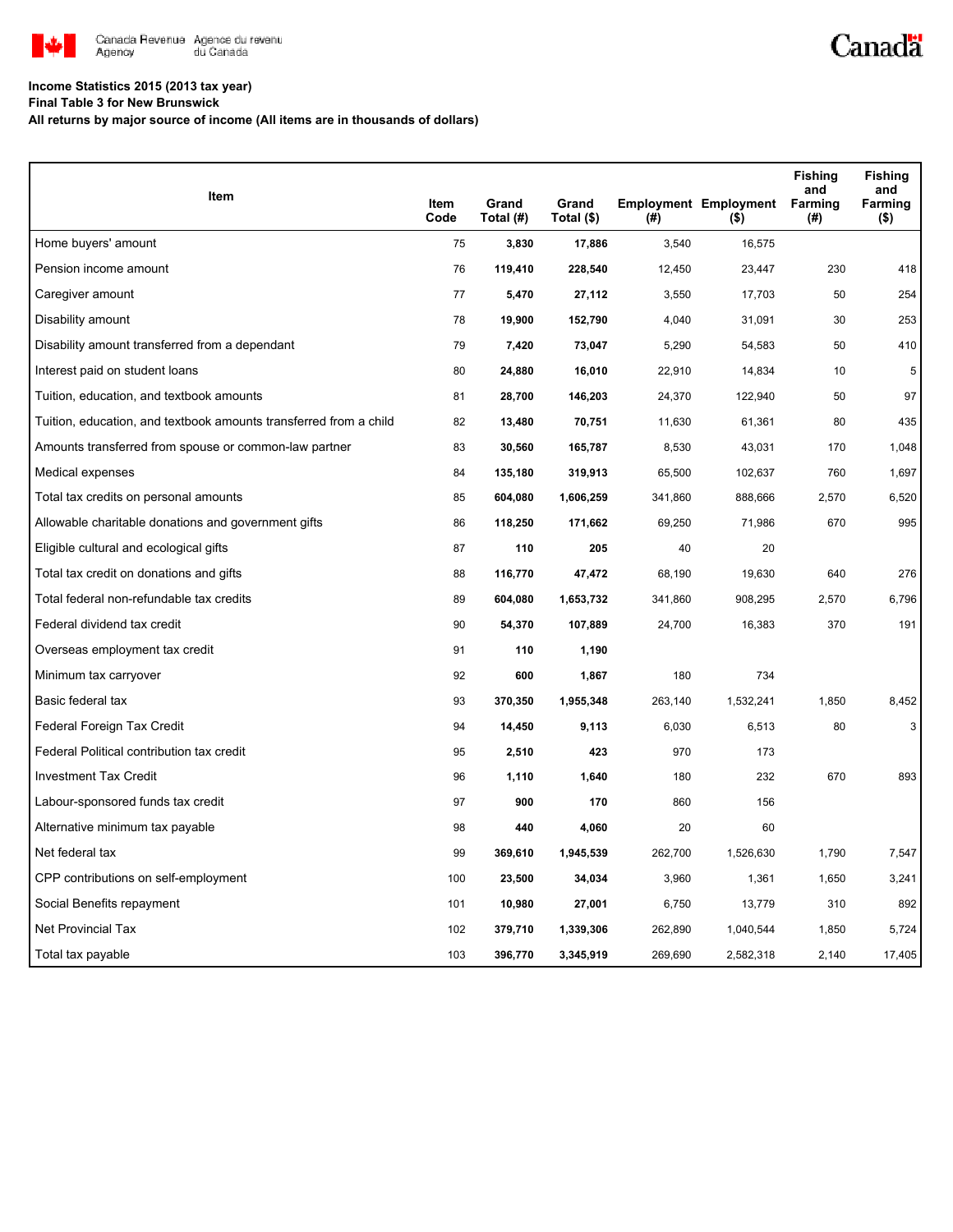| Item                                                                                              | Item<br>Code   | Income $(\#)$ | $Income$ (\$) | <b>Sales</b><br>Professional Professional (Self-Employment) (Self-Employment)<br>(#) | <b>Sales</b><br>$($ \$) | Proprietorship/ Proprietorship/<br><b>Partnerships</b><br>(#) | <b>Partnerships</b><br>$($ \$) |
|---------------------------------------------------------------------------------------------------|----------------|---------------|---------------|--------------------------------------------------------------------------------------|-------------------------|---------------------------------------------------------------|--------------------------------|
| Number of taxable returns                                                                         | $\mathbf{1}$   | 1,820         |               | 970                                                                                  |                         | 14,770                                                        |                                |
| Number of non-taxable returns                                                                     | 2              | 170           |               | 130                                                                                  |                         | 3,010                                                         |                                |
| Total number of returns                                                                           | 3              | 1,980         |               | 1,100                                                                                |                         | 17,780                                                        |                                |
| Employment income                                                                                 | 4              | 360           | 6,039         | 210                                                                                  | 2,304                   | 3,500                                                         | 48,509                         |
| Commissions (from employment)                                                                     | 5              |               |               | 20                                                                                   | 182                     | 70                                                            | 575                            |
| Other employment income                                                                           | 6              | 90            | 172           | 40                                                                                   | 103                     | 510                                                           | 932                            |
| Old Age Security pension (OASP)                                                                   | $\overline{7}$ | 270           | 1,442         | 130                                                                                  | 705                     | 1,430                                                         | 8,284                          |
| CPP or QPP benefits                                                                               | 8              | 380           | 2,955         | 240                                                                                  | 1,629                   | 2,930                                                         | 15,184                         |
| Other pensions or superannuation                                                                  | 9              | 150           | 4,039         | 80                                                                                   | 1,099                   | 760                                                           | 11,797                         |
| Elected split-pension amount                                                                      | 10             | 70            | 466           | 40                                                                                   | 328                     | 530                                                           | 4,277                          |
| Universal Child Care Benefit (UCCB)                                                               | 11             | 140           | 209           | 90                                                                                   | 123                     | 1,510                                                         | 2,196                          |
| Employment Insurance and other benefits                                                           | 12             | 50            | 299           | 40                                                                                   | 166                     | 840                                                           | 5,693                          |
| Taxable amount of dividends from taxable<br>Canadian corporations                                 | 13             | 380           | 3,539         | 200                                                                                  | 1,230                   | 1,460                                                         | 5,113                          |
| Interest and other investment income                                                              | 14             | 550           | 1,415         | 170                                                                                  | 212                     | 2,370                                                         | 2,673                          |
| Net partnership income (Limited or<br>non-active partners only)                                   | 15             |               |               |                                                                                      |                         | 20                                                            | $-1$                           |
| Net rental income                                                                                 | 16             | 120           | $-84$         | 70                                                                                   | $-52$                   | 800                                                           | 1,182                          |
| Taxable capital gains                                                                             | 17             | 230           | 1,014         | 110                                                                                  | 402                     | 840                                                           | 2,585                          |
| Registered retirement savings plan<br>income (RRSP)                                               | 18             | 160           | 1,276         | 160                                                                                  | 1,246                   | 1,280                                                         | 6,282                          |
| Other income                                                                                      | 19             | 310           | 1,585         | 220                                                                                  | 566                     | 1,470                                                         | 5,104                          |
| Net business income                                                                               | 20             | 80            | 2,373         | 70                                                                                   | 190                     | 17,410                                                        | 309,880                        |
| Net professional income                                                                           | 21             | 1,960         | 136,969       |                                                                                      |                         | 50                                                            | 639                            |
| Net commission income                                                                             | 22             |               |               | 1,080                                                                                | 41,428                  | 90                                                            | 556                            |
| Net farming income                                                                                | 23             |               |               |                                                                                      |                         | 120                                                           | $-518$                         |
| Net fishing income                                                                                | 24             |               |               |                                                                                      |                         | 30                                                            | 214                            |
| Workers' compensation benefits                                                                    | 25             |               |               |                                                                                      |                         | 110                                                           | 777                            |
| Social assistance payments                                                                        | 26             |               |               |                                                                                      |                         | 120                                                           | 361                            |
| Net federal supplements                                                                           | 27             | 20            | 55            | 20                                                                                   | 38                      | 530                                                           | 1,694                          |
| Total income assessed                                                                             | 28             | 1,980         | 163,239       | 1,090                                                                                | 51,976                  | 17,660                                                        | 434,256                        |
| Registered pension plan contributions<br>(RPP)                                                    | 29             | 40            | 113           | 20                                                                                   | 25                      | 360                                                           | 813                            |
| RRSP deduction                                                                                    | 30             | 810           | 12,105        | 320                                                                                  | 2,739                   | 2,550                                                         | 13,181                         |
| Deduction for elected split-pension<br>amount                                                     | 31             | 90            | 1,328         | 40                                                                                   | 296                     | 340                                                           | 3,170                          |
| Annual union, professional, or like dues                                                          | 32             | 180           | 142           | 50                                                                                   | 36                      | 780                                                           | 316                            |
| Child care expenses                                                                               | 33             | 150           | 603           | 70                                                                                   | 268                     | 1,120                                                         | 3,310                          |
| <b>Business investment loss</b>                                                                   | 34             |               |               |                                                                                      |                         | 10                                                            | 126                            |
| Moving expenses                                                                                   | 35             | 20            | 94            |                                                                                      |                         | 50                                                            | 218                            |
| Support payments made                                                                             | 36             | 20            | 848           |                                                                                      |                         | 30                                                            | 237                            |
| Carrying charges and interest expenses                                                            | 37             | 220           | 846           | 90                                                                                   | 276                     | 540                                                           | 1,156                          |
| Deductions for CPP/QPP contributions on<br>self-employment and other earnings                     | 38             | 1,600         | 2,247         | 880                                                                                  | 1,154                   | 13,520                                                        | 10,714                         |
| Deductions for provincial parental<br>insurance plan (PPIP) premiums on<br>self-employment income | 39             |               |               |                                                                                      |                         |                                                               |                                |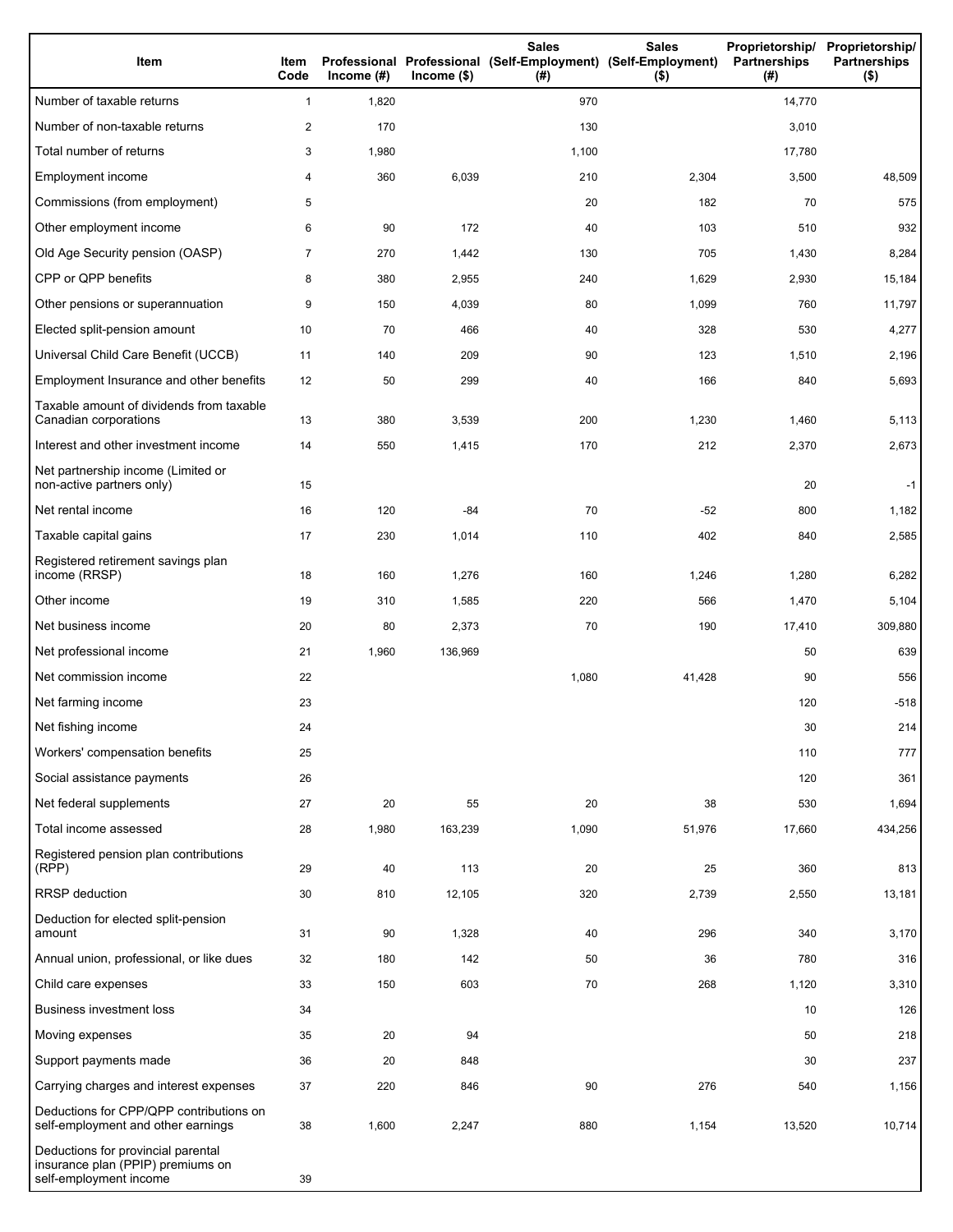| Item                                                              | Item<br>Code | Income $(\#)$ | $lncome$ (\$) | <b>Sales</b><br><b>Sales</b><br>Professional Professional (Self-Employment) (Self-Employment)<br>(# )<br>$($ \$) |        | Proprietorship/<br>Partnerships<br>(#) | Proprietorship/<br><b>Partnerships</b><br>$($ \$) |
|-------------------------------------------------------------------|--------------|---------------|---------------|------------------------------------------------------------------------------------------------------------------|--------|----------------------------------------|---------------------------------------------------|
| Exploration and development expenses                              | 40           |               |               |                                                                                                                  |        |                                        |                                                   |
| Other employment expenses                                         | 41           | 20            | 93            | 40                                                                                                               | 374    | 220                                    | 1,051                                             |
| Clergy residence deduction                                        | 42           |               |               |                                                                                                                  |        | 10                                     | 131                                               |
| Other deductions                                                  | 43           | 30            | 21            | 30                                                                                                               | 34     | 280                                    | 797                                               |
| Total deductions before adjustments                               | 44           | 1,790         | 18,469        | 960                                                                                                              | 5,320  | 14,540                                 | 35,225                                            |
| Social benefits repayment                                         | 45           | 100           | 433           | 30                                                                                                               | 72     | 110                                    | 343                                               |
| Net income after adjustments                                      | 46           | 1,950         | 144,440       | 1,060                                                                                                            | 46,797 | 17,020                                 | 404,983                                           |
| Canadian Forces personnel and police<br>deduction                 | 47           |               |               |                                                                                                                  |        |                                        |                                                   |
| Security options deductions                                       | 48           |               |               |                                                                                                                  |        |                                        |                                                   |
| Other payments deductions                                         | 49           | 30            | 93            | 30                                                                                                               | 90     | 750                                    | 2,830                                             |
| Non-capital losses of other years                                 | 50           |               |               |                                                                                                                  |        | 160                                    | 1,232                                             |
| Net capital losses of other years                                 | 51           | 80            | 136           | 40                                                                                                               | 94     | 150                                    | 141                                               |
| Capital gains deduction                                           | 52           |               |               |                                                                                                                  |        |                                        |                                                   |
| Northern residents deductions                                     | 53           |               |               |                                                                                                                  |        |                                        |                                                   |
| Additional deductions                                             | 54           |               |               |                                                                                                                  |        | 60                                     | 59                                                |
| Farming/fishing losses of prior years                             | 55           |               |               |                                                                                                                  |        | 10                                     | 67                                                |
| Total deductions from net income                                  | 56           | 130           | 573           | 80                                                                                                               | 370    | 1,100                                  | 4,646                                             |
| Taxable income assessed                                           | 57           | 1,950         | 143,869       | 1,060                                                                                                            | 46,427 | 16,990                                 | 400,454                                           |
| Basic personal amount                                             | 58           | 1,980         | 21,825        | 1,100                                                                                                            | 12,103 | 17,780                                 | 195,357                                           |
| Age amount                                                        | 59           | 180           | 854           | 110                                                                                                              | 566    | 1,370                                  | 8,542                                             |
| Spouse or common-law partner amount                               | 60           | 140           | 1,085         | 100                                                                                                              | 689    | 1,800                                  | 12,641                                            |
| Amount for eligible dependant                                     | 61           | 70            | 712           | 40                                                                                                               | 395    | 700                                    | 7,256                                             |
| Amount for children 17 and under                                  | 62           | 370           | 1,461         | 160                                                                                                              | 600    | 2,510                                  | 9,679                                             |
| Amount for infirm dependants age 18 or<br>older                   | 63           |               |               |                                                                                                                  |        | 20                                     | 115                                               |
| CPP or QPP contributions through<br>employment                    | 64           | 300           | 199           | 180                                                                                                              | 83     | 3,060                                  | 1,874                                             |
| CPP or QPP contributions on<br>self-employment and other earnings | 65           | 1,600         | 2,247         | 880                                                                                                              | 1,154  | 13,520                                 | 10,714                                            |
| Employment Insurance premiums                                     | 66           | 240           | 82            | 140                                                                                                              | 32     | 2,670                                  | 781                                               |
| PPIP premiums paid                                                | 67           |               |               |                                                                                                                  |        |                                        |                                                   |
| PPIP premiums payable on employment<br>income                     | 68           |               |               |                                                                                                                  |        |                                        |                                                   |
| PPIP premiums payable on<br>self-employment income                | 69           |               |               |                                                                                                                  |        |                                        |                                                   |
| Volunteer firefighters' amount                                    | 70           |               |               |                                                                                                                  |        | 90                                     | 258                                               |
| Canada employment amount                                          | 71           | 430           | 395           | 230                                                                                                              | 219    | 3,730                                  | 3,705                                             |
| Public transit amount                                             | 72           |               |               |                                                                                                                  |        | 40                                     | 13                                                |
| Children's fitness amount                                         | 73           | 210           | 139           | 80                                                                                                               | 48     | 1,030                                  | 499                                               |
| Children's arts amount                                            | 74           | 90            | 50            | 30                                                                                                               | 14     | 260                                    | 119                                               |
| Home buyers' amount                                               | 75           | 10            | 43            |                                                                                                                  |        | 70                                     | 309                                               |
| Pension income amount                                             | 76           | 220           | 417           | 110                                                                                                              | 207    | 1,210                                  | 2,260                                             |
| Caregiver amount                                                  | 77           |               |               |                                                                                                                  |        | 120                                    | 555                                               |
| Disability amount                                                 | 78           | $10$          | 108           | 10                                                                                                               | 100    | 210                                    | 1,594                                             |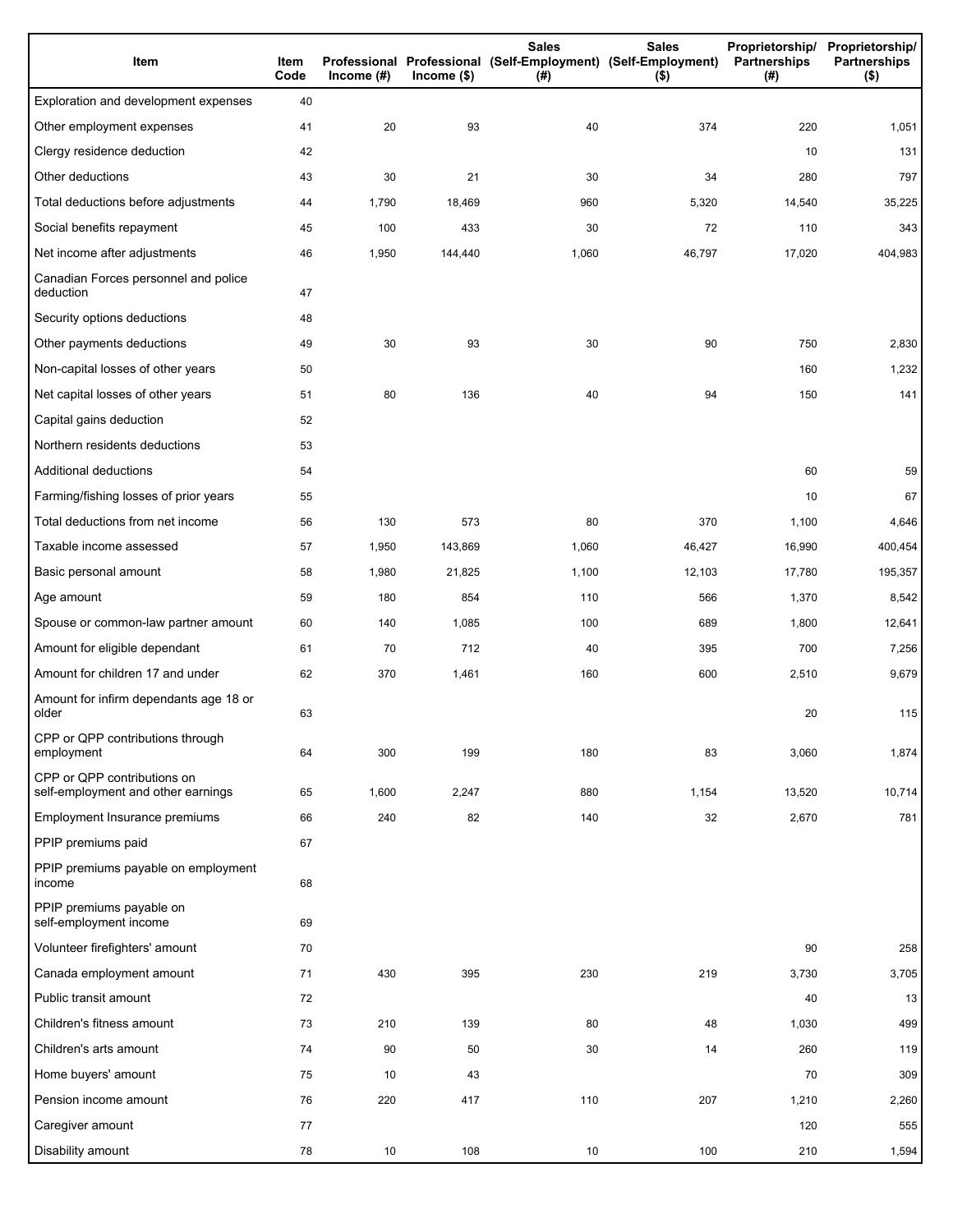| Item                                                                 | <b>Item</b><br>Code | Income (#) | $lncome$ (\$) | <b>Sales</b><br>Professional Professional (Self-Employment) (Self-Employment)<br>(#) | <b>Sales</b><br>$($ \$) | Proprietorship/<br>Partnerships<br>(#) | Proprietorship/<br><b>Partnerships</b><br>$($ \$) |
|----------------------------------------------------------------------|---------------------|------------|---------------|--------------------------------------------------------------------------------------|-------------------------|----------------------------------------|---------------------------------------------------|
| Disability amount transferred from a<br>dependant                    | 79                  | 30         | 286           | 20                                                                                   | 140                     | 210                                    | 1,970                                             |
| Interest paid on student loans                                       | 80                  | 110        | 120           | 20                                                                                   | 15                      | 400                                    | 226                                               |
| Tuition, education, and textbook amounts                             | 81                  | 100        | 1,047         | 40                                                                                   | 145                     | 440                                    | 1,783                                             |
| Tuition, education, and textbook amounts<br>transferred from a child | 82                  | 120        | 718           | 50                                                                                   | 247                     | 350                                    | 1,790                                             |
| Amounts transferred from spouse or<br>common-law partner             | 83                  | 50         | 266           | 40                                                                                   | 178                     | 790                                    | 4,046                                             |
| Medical expenses                                                     | 84                  | 510        | 1,112         | 310                                                                                  | 639                     | 5,040                                  | 9,208                                             |
| Total tax credits on personal amounts                                | 85                  | 1,980      | 4,995         | 1,100                                                                                | 2,644                   | 17,780                                 | 41,298                                            |
| Allowable charitable donations and<br>government gifts               | 86                  | 770        | 2,097         | 360                                                                                  | 709                     | 2,760                                  | 4,055                                             |
| Eligible cultural and ecological gifts                               | 87                  |            |               |                                                                                      |                         |                                        |                                                   |
| Total tax credit on donations and gifts                              | 88                  | 760        | 593           | 360                                                                                  | 198                     | 2.720                                  | 1,122                                             |
| Total federal non-refundable tax credits                             | 89                  | 1,980      | 5,588         | 1,100                                                                                | 2,841                   | 17,780                                 | 42,420                                            |
| Federal dividend tax credit                                          | 90                  | 350        | 496           | 180                                                                                  | 167                     | 1,100                                  | 611                                               |
| Overseas employment tax credit                                       | 91                  |            |               |                                                                                      |                         |                                        |                                                   |
| Minimum tax carryover                                                | 92                  |            |               |                                                                                      |                         | 10                                     | 14                                                |
| Basic federal tax                                                    | 93                  | 1,390      | 25,297        | 760                                                                                  | 5,800                   | 8,670                                  | 32,010                                            |
| Federal Foreign Tax Credit                                           | 94                  |            |               |                                                                                      |                         | 250                                    | 151                                               |
| Federal Political contribution tax credit                            | 95                  | 70         | 19            | 10                                                                                   | 3                       | 40                                     | $\overline{7}$                                    |
| <b>Investment Tax Credit</b>                                         | 96                  |            |               |                                                                                      |                         | 120                                    | 352                                               |
| Labour-sponsored funds tax credit                                    | 97                  |            |               |                                                                                      |                         | 10                                     | 4                                                 |
| Alternative minimum tax payable                                      | 98                  |            |               |                                                                                      |                         |                                        |                                                   |
| Net federal tax                                                      | 99                  | 1,390      | 24,979        | 760                                                                                  | 5,795                   | 8,640                                  | 31,523                                            |
| CPP contributions on self-employment                                 | 100                 | 1,600      | 4,495         | 880                                                                                  | 2,307                   | 13,520                                 | 21,429                                            |
| Social Benefits repayment                                            | 101                 | 100        | 433           | 30                                                                                   | 72                      | 110                                    | 343                                               |
| Net Provincial Tax                                                   | 102                 | 1,400      | 15,014        | 750                                                                                  | 3,747                   | 8,740                                  | 21,316                                            |
| Total tax payable                                                    | 103                 | 1,820      | 44,928        | 970                                                                                  | 11,925                  | 14,770                                 | 74,635                                            |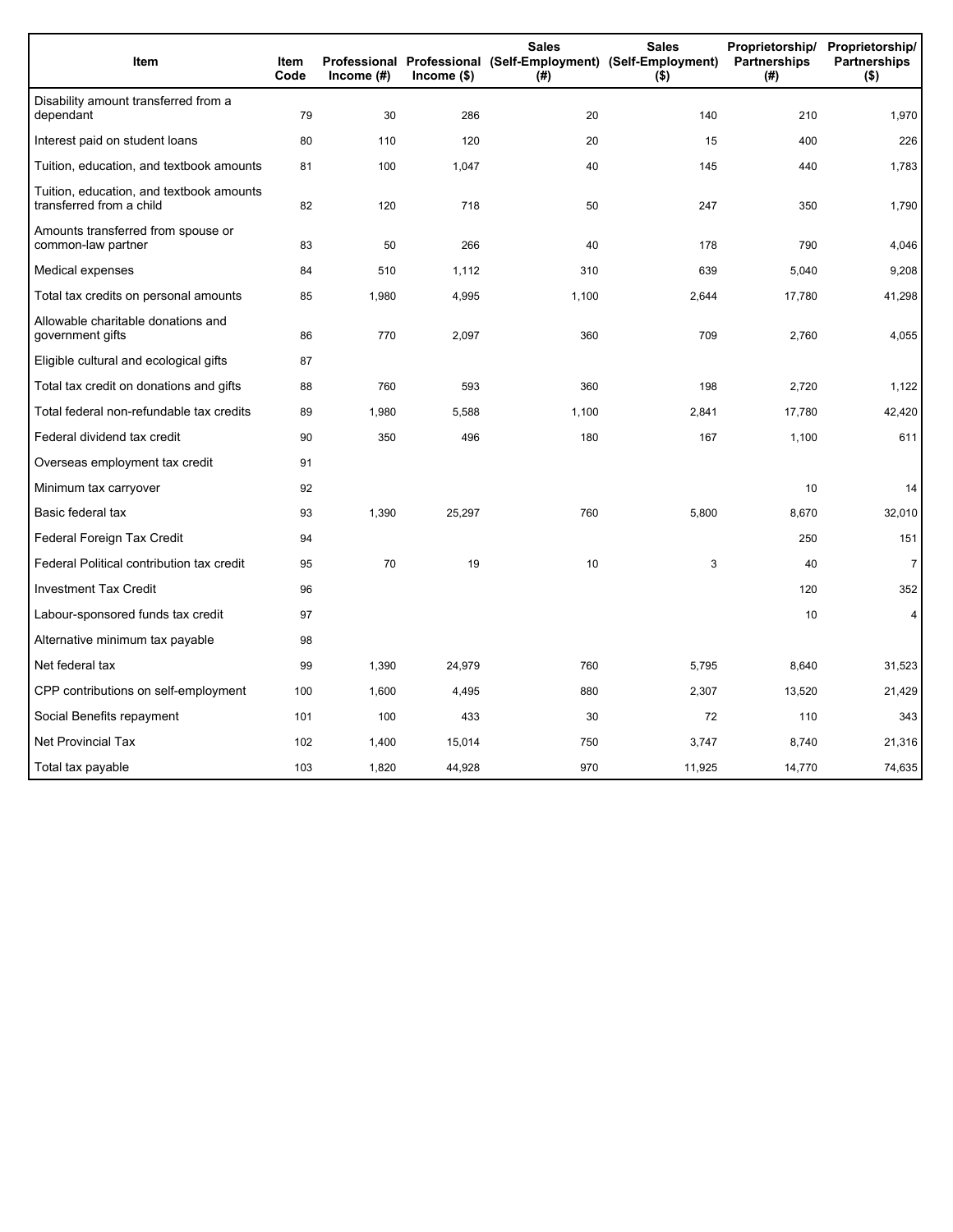| Item                                                                                           | Item<br>Code            | (# )   | Investment Investment<br>$($ \$) | Pension<br>(#) | Pension<br>$($ \$) | <b>Benefit</b><br>(#) | <b>Benefit</b><br>$($ \$) |
|------------------------------------------------------------------------------------------------|-------------------------|--------|----------------------------------|----------------|--------------------|-----------------------|---------------------------|
| Number of taxable returns                                                                      | $\mathbf{1}$            | 8,910  |                                  | 76,080         |                    | 15,660                |                           |
| Number of non-taxable returns                                                                  | $\overline{\mathbf{c}}$ | 3,960  |                                  | 74,460         |                    | 45,750                |                           |
| Total number of returns                                                                        | 3                       | 12,870 |                                  | 150,540        |                    | 61,410                |                           |
| Employment income                                                                              | 4                       | 4,940  | 155,545                          | 13,310         | 102,423            | 23,360                | 160,147                   |
| Commissions (from employment)                                                                  | 5                       | 80     | 1,229                            | 130            | 301                | 200                   | 188                       |
| Other employment income                                                                        | 6                       | 590    | 1,769                            | 10,220         | 14,184             | 1,510                 | 1,351                     |
| Old Age Security pension (OASP)                                                                | 7                       | 3,120  | 17,984                           | 116,090        | 727,167            | 8,510                 | 49,105                    |
| CPP or QPP benefits                                                                            | 8                       | 4,480  | 28,988                           | 140,120        | 939,528            | 11,530                | 30,713                    |
| Other pensions or superannuation                                                               | 9                       | 2,060  | 38,621                           | 87,040         | 1,733,066          | 670                   | 3,606                     |
| Elected split-pension amount                                                                   | 10                      | 680    | 4,920                            | 22,500         | 279,219            | 340                   | 1,599                     |
| Universal Child Care Benefit (UCCB)                                                            | 11                      | 500    | 804                              | 220            | 274                | 12,360                | 19,395                    |
| Employment Insurance and other benefits                                                        | 12                      | 610    | 5,152                            | 3,520          | 24,293             | 22,900                | 287,868                   |
| Taxable amount of dividends from taxable Canadian corporations                                 | 13                      | 9,260  | 654,822                          | 22,320         | 59,532             | 870                   | 745                       |
| Interest and other investment income                                                           | 14                      | 6,840  | 43,999                           | 43,210         | 50,697             | 2,290                 | 1,268                     |
| Net partnership income (Limited or non-active partners only)                                   | 15                      | 170    | 1,720                            | 170            | 46                 |                       |                           |
| Net rental income                                                                              | 16                      | 2,830  | 15,927                           | 2,240          | 809                | 200                   | $-74$                     |
| Taxable capital gains                                                                          | 17                      | 4,030  | 116,510                          | 13,150         | 21,320             | 450                   | 442                       |
| Registered retirement savings plan income (RRSP)                                               | 18                      | 1,010  | 9,383                            | 10,790         | 58,477             | 1,420                 | 3,977                     |
| Other income                                                                                   | 19                      | 3,680  | 13,910                           | 23,720         | 72,716             | 2,460                 | 6,041                     |
| Net business income                                                                            | 20                      | 870    | 3,215                            | 3,230          | 6,444              | 680                   | 416                       |
| Net professional income                                                                        | 21                      | 170    | 2,253                            | 470            | 2,299              | 70                    | 42                        |
| Net commission income                                                                          | 22                      | 130    | 1,563                            | 300            | 706                | 110                   | 132                       |
| Net farming income                                                                             | 23                      | 130    | $-273$                           | 580            | $-1,800$           | 60                    | $-155$                    |
| Net fishing income                                                                             | 24                      | 40     | 733                              | 80             | 99                 | 240                   | 712                       |
| Workers' compensation benefits                                                                 | 25                      | 70     | 552                              | 1,960          | 9,481              | 3,390                 | 65,194                    |
| Social assistance payments                                                                     | 26                      | 20     | 83                               | 1,480          | 2,589              | 24,620                | 178,711                   |
| Net federal supplements                                                                        | 27                      | 400    | 1,167                            | 55,720         | 206,798            | 9,420                 | 74,468                    |
| Total income assessed                                                                          | 28                      | 12,860 | 1,120,816                        | 150,540        | 4,312,262          | 61,410                | 886,096                   |
| Registered pension plan contributions (RPP)                                                    | 29                      | 480    | 1,424                            | 2,300          | 3,064              | 1,430                 | 896                       |
| <b>RRSP</b> deduction                                                                          | 30                      | 2,250  | 22,476                           | 3,800          | 26,974             | 1,410                 | 2,124                     |
| Deduction for elected split-pension amount                                                     | 31                      | 760    | 7,705                            | 24,060         | 267,677            | 160                   | 747                       |
| Annual union, professional, or like dues                                                       | 32                      | 880    | 453                              | 6,440          | 1,106              | 4,050                 | 967                       |
| Child care expenses                                                                            | 33                      | 400    | 1,675                            | 100            | 170                | 2,100                 | 5,125                     |
| <b>Business investment loss</b>                                                                | 34                      | 10     | 305                              | 30             | 447                |                       |                           |
| Moving expenses                                                                                | 35                      | 20     | 108                              | 40             | 148                |                       |                           |
| Support payments made                                                                          | 36                      | 60     | 1,598                            | 340            | 2,722              | 30                    | 79                        |
| Carrying charges and interest expenses                                                         | 37                      | 3,030  | 16,510                           | 14,470         | 11,704             | 280                   | 189                       |
| Deductions for CPP/QPP contributions on self-employment and other<br>earnings                  | 38                      | 550    | 275                              | 820            | 208                | 280                   | 46                        |
| Deductions for provincial parental insurance plan (PPIP) premiums on<br>self-employment income | 39                      |        |                                  |                |                    |                       |                           |
| Exploration and development expenses                                                           | 40                      | 80     | 506                              | 110            | 593                |                       |                           |
| Other employment expenses                                                                      | 41                      | 180    | 744                              | 460            | 1,225              | 770                   | 1,588                     |
| Clergy residence deduction                                                                     | 42                      |        |                                  | 60             | 376                |                       |                           |
| Other deductions                                                                               | 43                      | 600    | 952                              | 2,820          | 14,548             | 3,390                 | 2,509                     |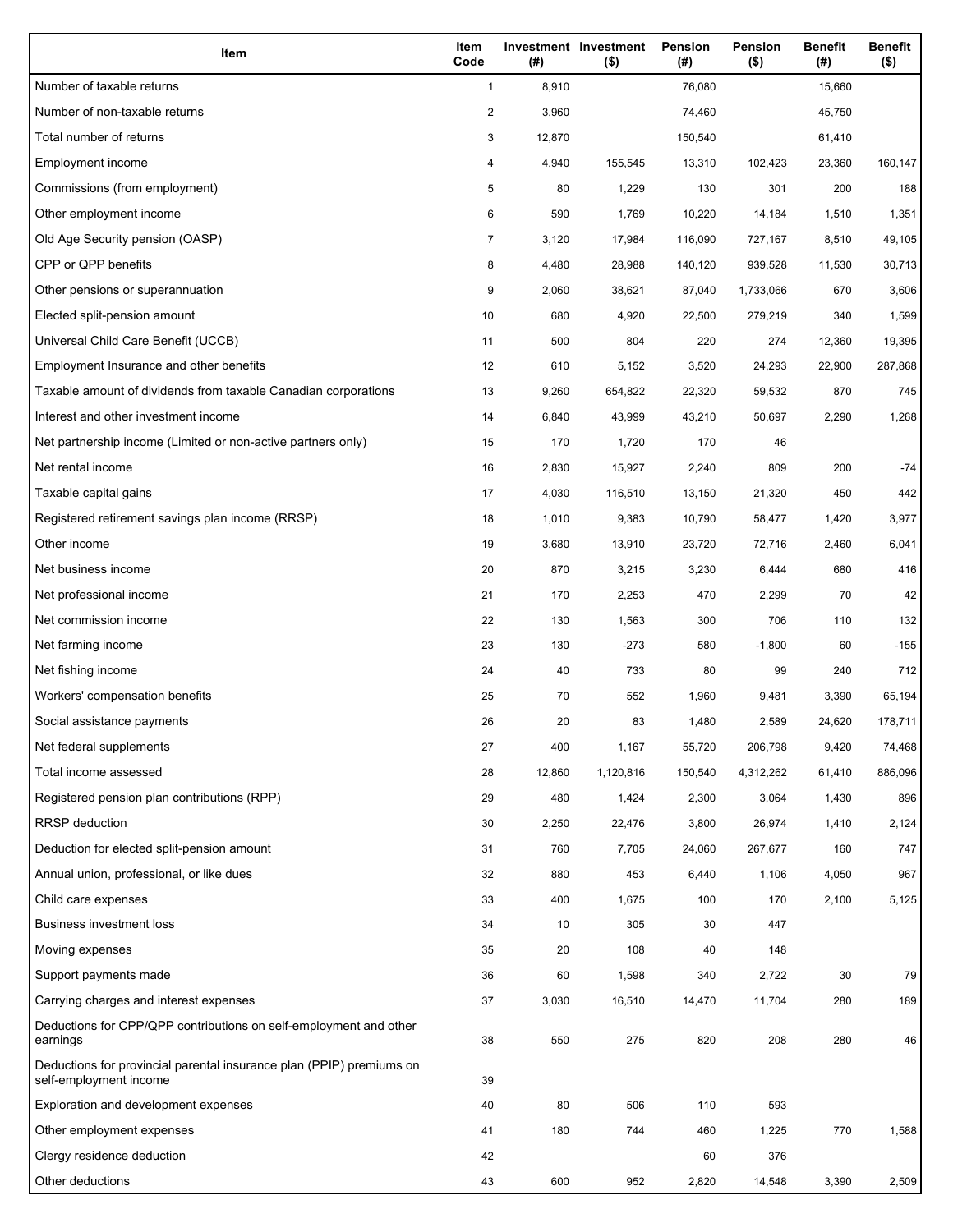| Item                                                              | <b>Item Code</b> | (#)    | Investment Investment<br>$($ \$) |         | Pension (#) Pension (\$) Benefit (#) Benefit (\$) |        |         |
|-------------------------------------------------------------------|------------------|--------|----------------------------------|---------|---------------------------------------------------|--------|---------|
| Total deductions before adjustments                               | 44               | 6,230  | 54,785                           | 41,660  | 330,979                                           | 10,490 | 14,524  |
| Social benefits repayment                                         | 45               | 1,240  | 5,253                            | 2,060   | 5,021                                             | 20     | 81      |
| Net income after adjustments                                      | 46               | 12,710 | 1,061,795                        | 150,500 | 3,976,644                                         | 61,340 | 871,652 |
| Canadian Forces personnel and police deduction                    | 47               |        |                                  |         |                                                   |        |         |
| Security options deductions                                       | 48               |        |                                  |         |                                                   |        |         |
| Other payments deductions                                         | 49               | 470    | 1,752                            | 58,140  | 218,864                                           | 36,560 | 318,437 |
| Non-capital losses of other years                                 | 50               | 40     | 320                              | 40      | 297                                               | 20     | 126     |
| Net capital losses of other years                                 | 51               | 1,060  | 7,551                            | 3,150   | 3,983                                             | 60     | 29      |
| Capital gains deduction                                           | 52               | 380    | 49,596                           | 110     | 603                                               |        |         |
| Northern residents deductions                                     | 53               |        |                                  |         |                                                   |        |         |
| Additional deductions                                             | 54               | 140    | 267                              | 6,270   | 16,706                                            | 430    | 1,879   |
| Farming/fishing losses of prior years                             | 55               |        |                                  | 20      | 78                                                |        |         |
| Total deductions from net income                                  | 56               | 1,960  | 59,849                           | 64,200  | 240,571                                           | 36,770 | 320,511 |
| Taxable income assessed                                           | 57               | 12,690 | 1,002,183                        | 150,290 | 3,736,198                                         | 45,640 | 552,322 |
| Basic personal amount                                             | 58               | 12,870 | 141,509                          | 150,540 | 1,659,475                                         | 61,410 | 674,976 |
| Age amount                                                        | 59               | 2,140  | 9,935                            | 115,210 | 745,675                                           | 8,550  | 58,029  |
| Spouse or common-law partner amount                               | 60               | 690    | 4,748                            | 8,080   | 32,094                                            | 3,820  | 32,041  |
| Amount for eligible dependant                                     | 61               | 150    | 1,544                            | 520     | 4,465                                             | 5,900  | 63,326  |
| Amount for children 17 and under                                  | 62               | 1,310  | 5,463                            | 770     | 2,477                                             | 9,800  | 38,104  |
| Amount for infirm dependants age 18 or older                      | 63               | 20     | 96                               | 240     | 1,385                                             | 40     | 242     |
| CPP or QPP contributions through employment                       | 64               | 3,870  | 4,395                            | 5,650   | 2,324                                             | 16,490 | 4,818   |
| CPP or QPP contributions on self-employment and other earnings    | 65               | 550    | 275                              | 820     | 208                                               | 280    | 46      |
| Employment Insurance premiums                                     | 66               | 2,450  | 922                              | 8,910   | 1,768                                             | 18,920 | 3,098   |
| PPIP premiums paid                                                | 67               |        |                                  |         |                                                   |        |         |
| PPIP premiums payable on employment income                        | 68               |        |                                  |         |                                                   |        |         |
| PPIP premiums payable on self-employment income                   | 69               |        |                                  |         |                                                   |        |         |
| Volunteer firefighters' amount                                    | 70               | 20     | 66                               | 170     | 507                                               | 140    | 420     |
| Canada employment amount                                          | 71               | 5,130  | 5,447                            | 21,390  | 16,356                                            | 22,770 | 23,711  |
| Public transit amount                                             | 72               |        |                                  | 400     | 120                                               | 210    | 86      |
| Children's fitness amount                                         | 73               | 750    | 509                              | 190     | 79                                                | 1,010  | 360     |
| Children's arts amount                                            | 74               | 280    | 151                              | 60      | 25                                                | 180    | 57      |
| Home buyers' amount                                               | 75               | 20     | 90                               | 50      | 212                                               | 110    | 515     |
| Pension income amount                                             | 76               | 2,560  | 4,815                            | 99,070  | 190,486                                           | 990    | 1,644   |
| Caregiver amount                                                  | 77               | 60     | 351                              | 910     | 4,489                                             | 640    | 3,135   |
| Disability amount                                                 | 78               | 410    | 3,181                            | 12,450  | 95,536                                            | 2,200  | 16,881  |
| Disability amount transferred from a dependant                    | 79               | 110    | 962                              | 970     | 7,319                                             | 610    | 6,240   |
| Interest paid on student loans                                    | 80               | 150    | 130                              | 50      | 20                                                | 1,140  | 615     |
| Tuition, education, and textbook amounts                          | 81               | 910    | 8,290                            | 290     | 631                                               | 1,980  | 8,480   |
| Tuition, education, and textbook amounts transferred from a child | 82               | 300    | 1,638                            | 600     | 2,897                                             | 160    | 715     |
| Amounts transferred from spouse or common-law partner             | 83               | 440    | 2,150                            | 18,030  | 101,653                                           | 2,050  | 11,182  |
| Medical expenses                                                  | 84               | 3,030  | 12,266                           | 50,250  | 173,706                                           | 6,960  | 11,064  |
| Total tax credits on personal amounts                             | 85               | 12,870 | 31,344                           | 150,540 | 456,586                                           | 61,410 | 143,969 |
| Allowable charitable donations and government gifts               | 86               | 3,500  | 33,192                           | 36,640  | 53,347                                            | 1,900  | 916     |
| Eligible cultural and ecological gifts                            | 87               |        |                                  | 50      | 77                                                |        |         |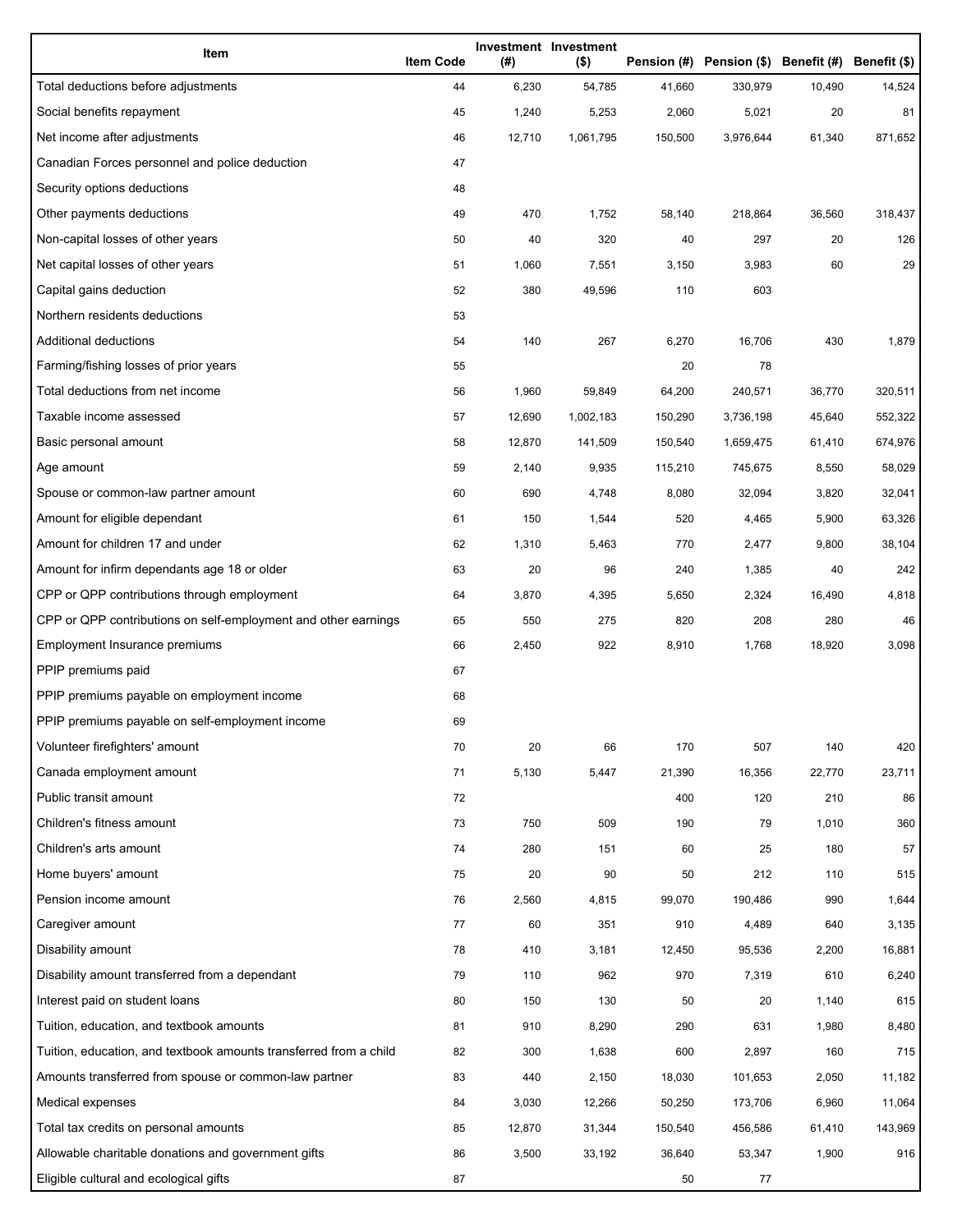| Item                                      | <b>Item Code</b> | (#)    | Investment Investment<br>$($ \$) | Pension (#) | Pension (\$) Benefit (#) |        | Benefit (\$) |
|-------------------------------------------|------------------|--------|----------------------------------|-------------|--------------------------|--------|--------------|
| Total tax credit on donations and gifts   | 88               | 3,490  | 9,574                            | 36,420      | 14,628                   | 1,810  | 236          |
| Total federal non-refundable tax credits  | 89               | 12,870 | 40,918                           | 150,540     | 471,214                  | 61,410 | 144,205      |
| Federal dividend tax credit               | 90               | 8,230  | 81,152                           | 17,310      | 7,934                    | 520    | 62           |
| Overseas employment tax credit            | 91               |        |                                  |             |                          |        |              |
| Minimum tax carryover                     | 92               | 290    | 638                              | 60          | 246                      |        |              |
| Basic federal tax                         | 93               | 7,550  | 92,383                           | 66,090      | 191,570                  | 14,450 | 20,700       |
| Federal Foreign Tax Credit                | 94               | 1,750  | 1,015                            | 5,580       | 897                      | 90     | 3            |
| Federal Political contribution tax credit | 95               | 200    | 47                               | 1,140       | 162                      |        |              |
| <b>Investment Tax Credit</b>              | 96               | 40     | 79                               | 80          | 61                       | 10     | 5            |
| Labour-sponsored funds tax credit         | 97               |        |                                  | 10          | 3                        |        |              |
| Alternative minimum tax payable           | 98               | 410    | 3,972                            |             |                          |        |              |
| Net federal tax                           | 99               | 7,460  | 91,245                           | 66,000      | 190,455                  | 14,440 | 20,692       |
| CPP contributions on self-employment      | 100              | 550    | 550                              | 820         | 417                      | 280    | 93           |
| Social Benefits repayment                 | 101              | 1,240  | 5,253                            | 2,060       | 5,021                    | 20     | 81           |
| Net Provincial Tax                        | 102              | 8,470  | 59,954                           | 74,860      | 147,986                  | 14,320 | 15,056       |
| Total tax payable                         | 103              | 8,910  | 157,001                          | 76,080      | 343,880                  | 15,660 | 35,922       |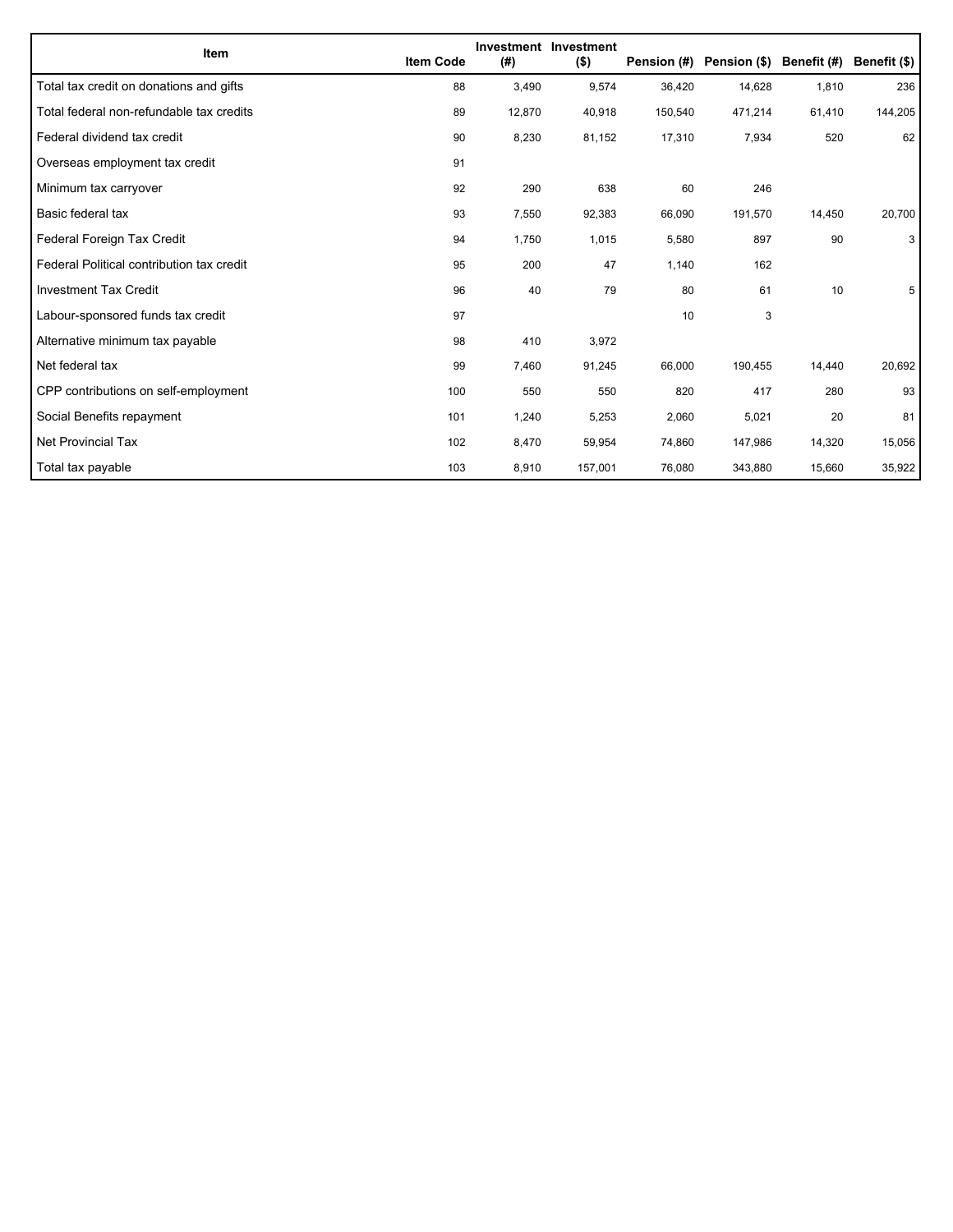| Item                                                                                        | Item Code Other (#) |        | Other (\$) |
|---------------------------------------------------------------------------------------------|---------------------|--------|------------|
| Number of taxable returns                                                                   | 1                   | 6,740  |            |
| Number of non-taxable returns                                                               | 2                   | 7,240  |            |
| Total number of returns                                                                     | 3                   | 13,980 |            |
| Employment income                                                                           | 4                   | 4,500  | 61,139     |
| Commissions (from employment)                                                               | 5                   | 80     | 581        |
| Other employment income                                                                     | 6                   | 830    | 1,906      |
| Old Age Security pension (OASP)                                                             | 7                   | 1,160  | 5,596      |
| CPP or QPP benefits                                                                         | 8                   | 4,350  | 26,537     |
| Other pensions or superannuation                                                            | 9                   | 1,930  | 36,119     |
| Elected split-pension amount                                                                | 10                  | 700    | 4,404      |
| Universal Child Care Benefit (UCCB)                                                         | 11                  | 300    | 432        |
| Employment Insurance and other benefits                                                     | 12                  | 1,110  | 7,778      |
| Taxable amount of dividends from taxable Canadian corporations                              | 13                  | 1,790  | 6,468      |
| Interest and other investment income                                                        | 14                  | 2,780  | 3,210      |
| Net partnership income (Limited or non-active partners only)                                | 15                  | 20     | 46         |
| Net rental income                                                                           | 16                  | 210    | 134        |
| Taxable capital gains                                                                       | 17                  | 1,120  | 5,415      |
| Registered retirement savings plan income (RRSP)                                            | 18                  | 4,140  | 95,398     |
| Other income                                                                                | 19                  | 7,940  | 206,849    |
| Net business income                                                                         | 20                  | 470    | 1,438      |
| Net professional income                                                                     | 21                  | 80     | 322        |
| Net commission income                                                                       | 22                  | 50     | 159        |
| Net farming income                                                                          | 23                  | 40     | $-223$     |
| Net fishing income                                                                          | 24                  |        |            |
| Workers' compensation benefits                                                              | 25                  | 90     | 830        |
| Social assistance payments                                                                  | 26                  | 140    | 453        |
| Net federal supplements                                                                     | 27                  | 360    | 775        |
| Total income assessed                                                                       | 28                  | 10,840 | 477,831    |
| Registered pension plan contributions (RPP)                                                 | 29                  | 1,130  | 1,870      |
| RRSP deduction                                                                              | 30                  | 1,950  | 71,201     |
| Deduction for elected split-pension amount                                                  | 31                  | 860    | 9,250      |
| Annual union, professional, or like dues                                                    | 32                  | 1,210  | 385        |
| Child care expenses                                                                         | 33                  | 120    | 302        |
| <b>Business investment loss</b>                                                             | 34                  |        |            |
| Moving expenses                                                                             | 35                  | 40     | 96         |
| Support payments made                                                                       | 36                  | 30     | 361        |
| Carrying charges and interest expenses                                                      | 37                  | 1,000  | 1,586      |
| Deductions for CPP/QPP contributions on self-employment and other earnings                  | 38                  | 220    | 71         |
| Deductions for provincial parental insurance plan (PPIP) premiums on self-employment income | 39                  |        |            |
| Exploration and development expenses                                                        | 40                  |        |            |
| Other employment expenses                                                                   | 41                  | 160    | 622        |
| Clergy residence deduction                                                                  | 42                  |        |            |
| Other deductions                                                                            | 43                  | 370    | 3,446      |
| Total deductions before adjustments                                                         | 44                  | 4,030  | 89,446     |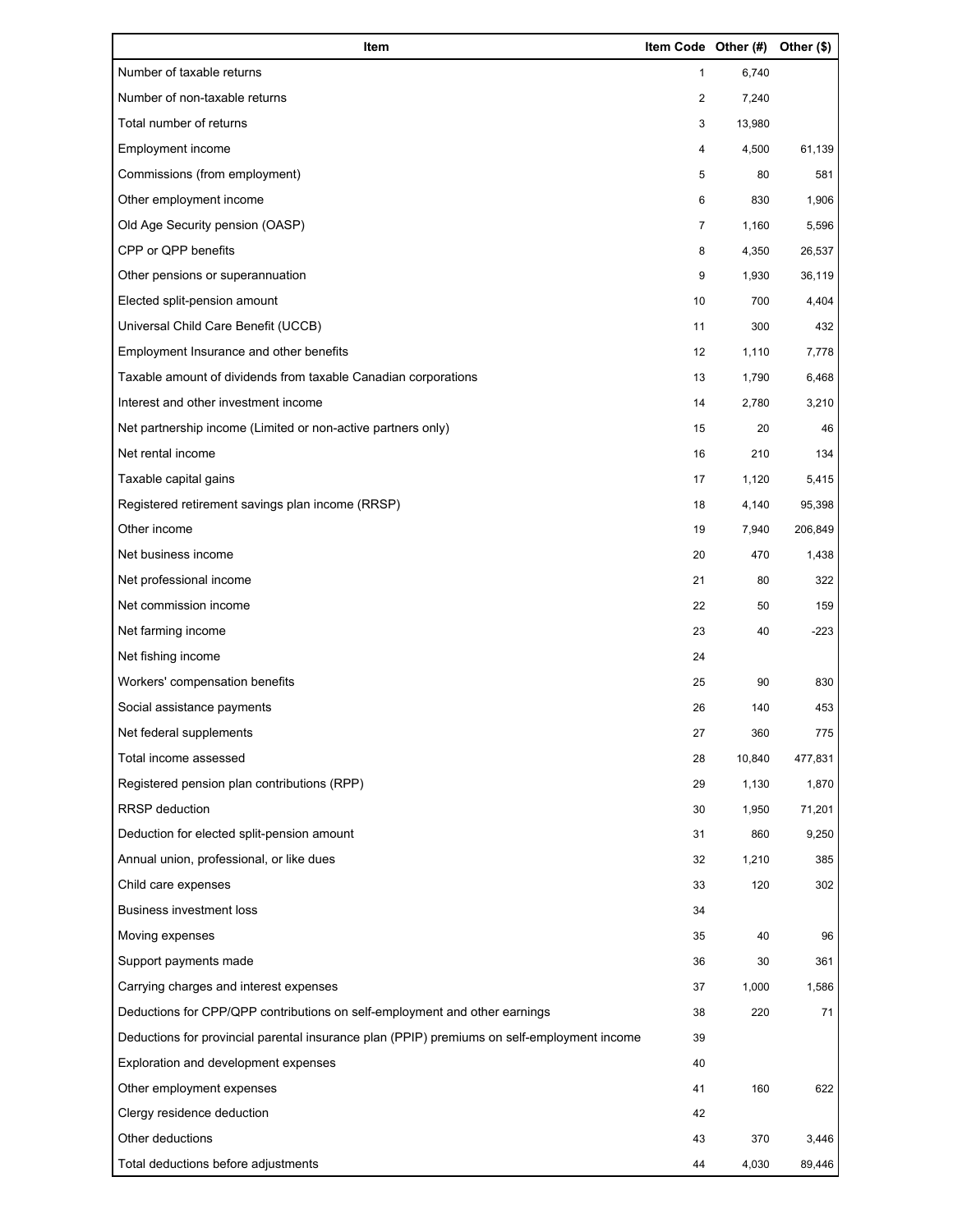| Item                                                              | Item Code Other (#) |        | Other (\$) |
|-------------------------------------------------------------------|---------------------|--------|------------|
| Social benefits repayment                                         | 45                  | 370    | 1,128      |
| Net income after adjustments                                      | 46                  | 10,820 | 387,530    |
| Canadian Forces personnel and police deduction                    | 47                  |        |            |
| Security options deductions                                       | 48                  |        |            |
| Other payments deductions                                         | 49                  | 570    | 2,040      |
| Non-capital losses of other years                                 | 50                  | 20     | 186        |
| Net capital losses of other years                                 | 51                  | 260    | 628        |
| Capital gains deduction                                           | 52                  | 20     | 577        |
| Northern residents deductions                                     | 53                  |        |            |
| Additional deductions                                             | 54                  | 60     | 278        |
| Farming/fishing losses of prior years                             | 55                  |        |            |
| Total deductions from net income                                  | 56                  | 910    | 3,757      |
| Taxable income assessed                                           | 57                  | 10,820 | 383,773    |
| Basic personal amount                                             | 58                  | 13,970 | 153,685    |
| Age amount                                                        | 59                  | 960    | 5,166      |
| Spouse or common-law partner amount                               | 60                  | 680    | 4,526      |
| Amount for eligible dependant                                     | 61                  | 340    | 3,433      |
| Amount for children 17 and under                                  | 62                  | 650    | 2,479      |
| Amount for infirm dependants age 18 or older                      | 63                  | 20     | 99         |
| CPP or QPP contributions through employment                       | 64                  | 2,890  | 2,069      |
| CPP or QPP contributions on self-employment and other earnings    | 65                  | 220    | 71         |
| Employment Insurance premiums                                     | 66                  | 3,320  | 957        |
| PPIP premiums paid                                                | 67                  |        |            |
| PPIP premiums payable on employment income                        | 68                  |        |            |
| PPIP premiums payable on self-employment income                   | 69                  |        |            |
| Volunteer firefighters' amount                                    | 70                  |        |            |
| Canada employment amount                                          | 71                  | 4,630  | 4,636      |
| Public transit amount                                             | 72                  | 120    | 46         |
| Children's fitness amount                                         | 73                  | 210    | 102        |
| Children's arts amount                                            | 74                  | 60     | 31         |
| Home buyers' amount                                               | 75                  | 30     | 111        |
| Pension income amount                                             | 76                  | 2,560  | 4,845      |
| Caregiver amount                                                  | 77                  | 100    | 477        |
| Disability amount                                                 | 78                  | 530    | 4,046      |
| Disability amount transferred from a dependant                    | 79                  | 130    | 1,137      |
| Interest paid on student loans                                    | 80                  | 80     | 45         |
| Tuition, education, and textbook amounts                          | 81                  | 530    | 2,790      |
| Tuition, education, and textbook amounts transferred from a child | 82                  | 190    | 952        |
| Amounts transferred from spouse or common-law partner             | 83                  | 470    | 2,233      |
| Medical expenses                                                  | 84                  | 2,820  | 7,585      |
| Total tax credits on personal amounts                             | 85                  | 13,970 | 30,237     |
| Allowable charitable donations and government gifts               | 86                  | 2,420  | 4,367      |
| Eligible cultural and ecological gifts                            | 87                  |        |            |
| Total tax credit on donations and gifts                           | 88                  | 2,390  | 1,216      |